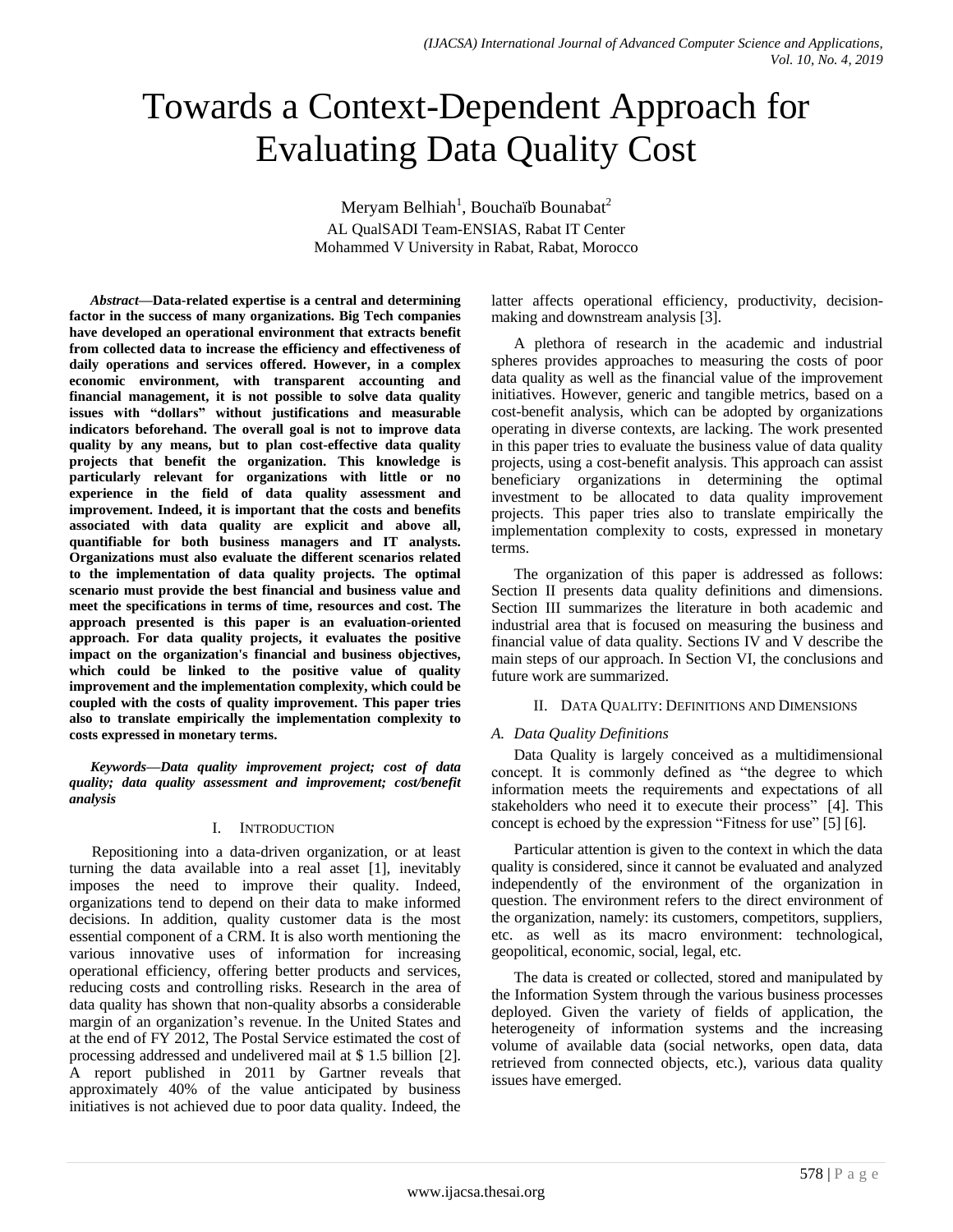# *B. Data Quality Dimensions*

Data quality dimensions describe an aspect of the data that can be measured and evaluated against a reference quality level in order to characterize the current level of quality.

Initially, researchers identified 179 attributes of data quality [3]. As it is a high number of dimensions to work with, advanced statistical methods have been applied to reduce the number of dimensions, in a consequent way, to 15, broken down into four categories [4]; which are: (i) intrinsic, (ii) contextual, (iii) representation, and (iv) accessibility.

Intrinsic dimensions describe how the data has a quality in itself; in other words, the way in which data must be accurate, credible, objective and reputable. The contextual dimensions underline the requirement that the quality of the data must be taken into account in the context of the task at hand. The final categories, the representation and accessibility dimensions, emphasize the role of systems and tools to facilitate interactions between users and data.

In general, data quality dimensions are categories used to characterize the data and their fitness for use. These make it possible to characterize the current state of quality and to communicate around the desired state.

In concrete terms, this qualification makes it possible to:

- Act as a reference framework and guide to quality standards;
- Act as an instrument for segmenting efforts to improve DQ;
- Match the dimensions of the DQ with the needs of the organization;
- Prioritize improvement scenarios of the DQ.

In an economic context where financial resources are scarce, the goal is not to achieve superior data quality regardless of cost. Indeed, in addition to the characterization of quality levels, it is important to integrate the cost dimension into any strategy that aims at the improvement of data quality. This approach intends to give value to data quality initiative in monetary terms. As such, the problem of quality improvement is approached both efficiently and effectively.

III. MEASURING THE BUSINESS VALUE OF DATA QUALITY

One of the most important topics of data quality management is how to define and measure the value of the data. This section presents an overview of the work of leading experts, in both industry and academia, on how data closes or produces value.

#### *A. Research in the Field of Industry*

In "*Data Quality for the Information Age*", Thomas Redman identifies several ways in which poor data quality affects an organization's bottom line. These include: customer attrition, incidental cost induction, decreased employee satisfaction, negative impact on the organization's reputation, negative impact on decision-making, induction of costs related to process reengineering and the negative impact on the organization's long-term strategy, to name a few. He also emphasizes that the production and maintenance of quality data can be a unique source of competitive advantage [7].

In "*Improving Data Warehouse and Business Information Quality: Methods for Reducing Costs and Increasing Profits*", Larry English focuses on the high cost of poor quality data. He cites examples of direct and indirect costs caused by inaccurate and incomplete data and false and misleading information. English also provides recommendations on how to measure the costs associated with poor data quality [8].

In "*Enterprise Knowledge Management: The Data Quality Approach*", David Loshin describes the essential and incremental costs associated with poor data quality at the operational, tactical, and strategic levels. The categories identified form a framework that can be used to identify and evaluate the costs imputed to poor quality and to the same extent, the relative benefits of a high quality level within an organization. It defines incidental costs as those that are clearly identified, but that remain difficult to measure, such as the difficulty of making decisions as well as organizational conflicts. In contrast, essential costs such as customer attrition, scrap and rework and operational delays are costs that can be estimated and measured. Loshin also presents a process for using this framework to create an aggregated dashboard that "synthesizes the cost associated with poor data quality" [9].

In "*Executing Data Quality Projects: Ten Steps to Quality Data and Trusted Information (TM)*", Dannette McGilvray introduces several techniques for measuring the impact of data quality issues in both quantitative and qualitative terms. For this, she presents a framework to facilitate this analysis. These techniques include:

- Collection and analysis of background and examples of the impact of poor data quality on the organization;
- Creating a repository of current and future uses of data;
- Analysis of data quality issues;
- Creating a benefit versus cost matrix to understand the effects of poor data quality;
- Classification of problems in order of importance, as well as plausible solutions.

The aim of this evaluation is to build an optimal business case and to guarantee the necessary support from the management to carry out a data quality improvement project. As a result, the decision-making process for investments related to this activity is improved [10].

In "*Information quality applied: Best practices for improving business information, processes and systems*", Larry English provides a summary of the costs associated with poor information quality [11]. He presents well known cases that have been widely publicized:

- In 1999, NASA lost the \$ 125 million *Mars Climate*  Orbiter spacecraft and all the knowledge this spacecraft had to collect;
- In 2000, the United States Supreme Court discredited the vote of 4.6 million voters because of data quality issues.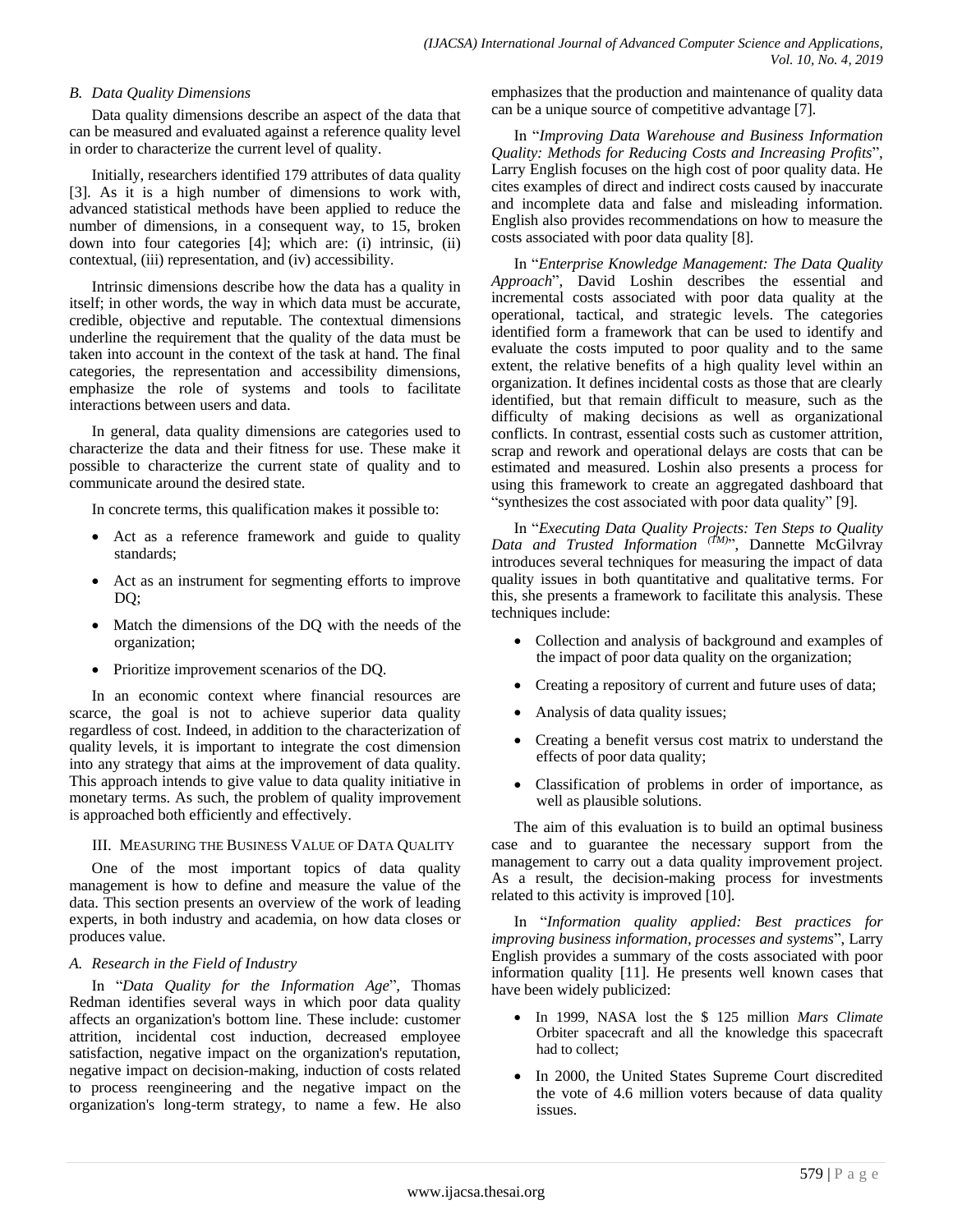English consolidated a list of poor software and data quality costs including references from more than 120 organizations, for a total of \$ 1.25 trillion. English concludes that in many industries, these costs account for 20-25% of the company's operating revenues. These costs are broken down into the costs of recovery after a process failure and corrective actions.

"DAMA Book of Knowledge" uses a similar approach to describe the value of the data in terms of the benefits derived from the use of quality data and the costs associated with the deterioration of data. DAMA recommends assessing the effects of potential changes in revenue, cost and exposure to various risks [12].

According to the statistics collected by English, as well as the categories and techniques presented by Redman, Loshin and McGilvray, the first step in improving the quality of data within an organization is to understand its value. The business value of data can be either negative, through the costs generated by the poor quality, or positive through the benefits of a high quality level. The quality of the data therefore has a direct impact on the value of the data.

Other approaches in the industrial field have also addressed this issue [3] [13].

# *B.* Research in the Academic Field

Industrial researchers have placed particular emphasis on assessing the positive impact of improving data quality. The different approaches mentioned above propose formulas for calculating the financial benefits that would potentially result from this improvement.

In addition to the references cited above, other research work in the academic field, focused on assessing the value of the data through the analysis of costs associated with poor quality and with improving data quality [14] [15] [16]. It would also be fair to say that research in the academic sphere has paid particular attention to the definition and evaluation of costs attributable to poor data quality.

However, these approaches offer few quantifiable measures or valuations to express these costs in monetary terms, thus qualifying the importance and priority of data quality improvement initiatives.

# IV. PORTFOLIO DATA QUALITY ASSESSMENT FRAMEWORK

Among the 15 dimensions of data quality, this paper focuses on the dimension of accuracy. However, it should be recalled that this methodology is reusable and transferable to other data quality dimensions.

Portfolio Data Quality Assessment Framework (PortfolioDQAF) enables the identification of the most efficient data quality improvement projects, through the suggestion of two aggregate indicators of positive impact and implementation complexity. The goal of PortfolioDQAF is to:

- Evaluate the positive impact of data quality improvement on the overall organization's business objectives;
- Evaluate the complexity of data quality improvement actions;

• Recommend, through the analysis of a proposed cost of quality model, the optimal business case for improvement.

These results will make it possible to select data quality projects, based on the benefits provided to the organization, compared to the complexity of implementation.

# *A. Identifying the Business Objectives*

In order to understand how execution performance and quality of business processes affect an organization's success, business objectives, and results, the following key factors are considered: operational efficiency, increased revenue, improved productivity, reduced costs, improved customer satisfaction, compliance with regulatory authorities, and improved decision-making.

### *B. Identifying Evaluation Factors*

*1) Positive impact criteria:* The positive impact factor is dividable into several criteria. These are the success factors identified in the beginning of this section, augmented by other criteria such as:

- **The transversal nature of the process** improvement of the quality of critical data used by a transversal process has more impact compared to a vertical process;
- **The nature of the data** the data is classified into: (i) master data; (ii) transactional data; and (iii) historical data. It can be assumed that improving the quality of master data has more impact compared to improving transactional or historical data;
- **The frequency of access to the data** if the critical data is used several times by the process, the improvement of its quality will yield a more positive impact;
- **The completion deadline** like other technological projects, a short completion time for the project, allows for quick results. Indeed, the extended delays may induce the demotivation of the project team, the change in the scope of the project, the evolution of the regulations, among others.

*2) Implementation complexity criteria:* Similarly, the implementation complexity factor is split into several criteria. The following criteria concern the evaluation of the complexity of improving accuracy. These criteria originate from the literature review, but also from interviews with IT managers.

The criteria considered for the improvement complexity are:

 **Risk level** - a high level of risk is proportional to a considerable level of implementation complexity. Risks can include data loss, shutdown, systemic risks, chain reactions, and cost, delays, allocated resources overruns, etc.;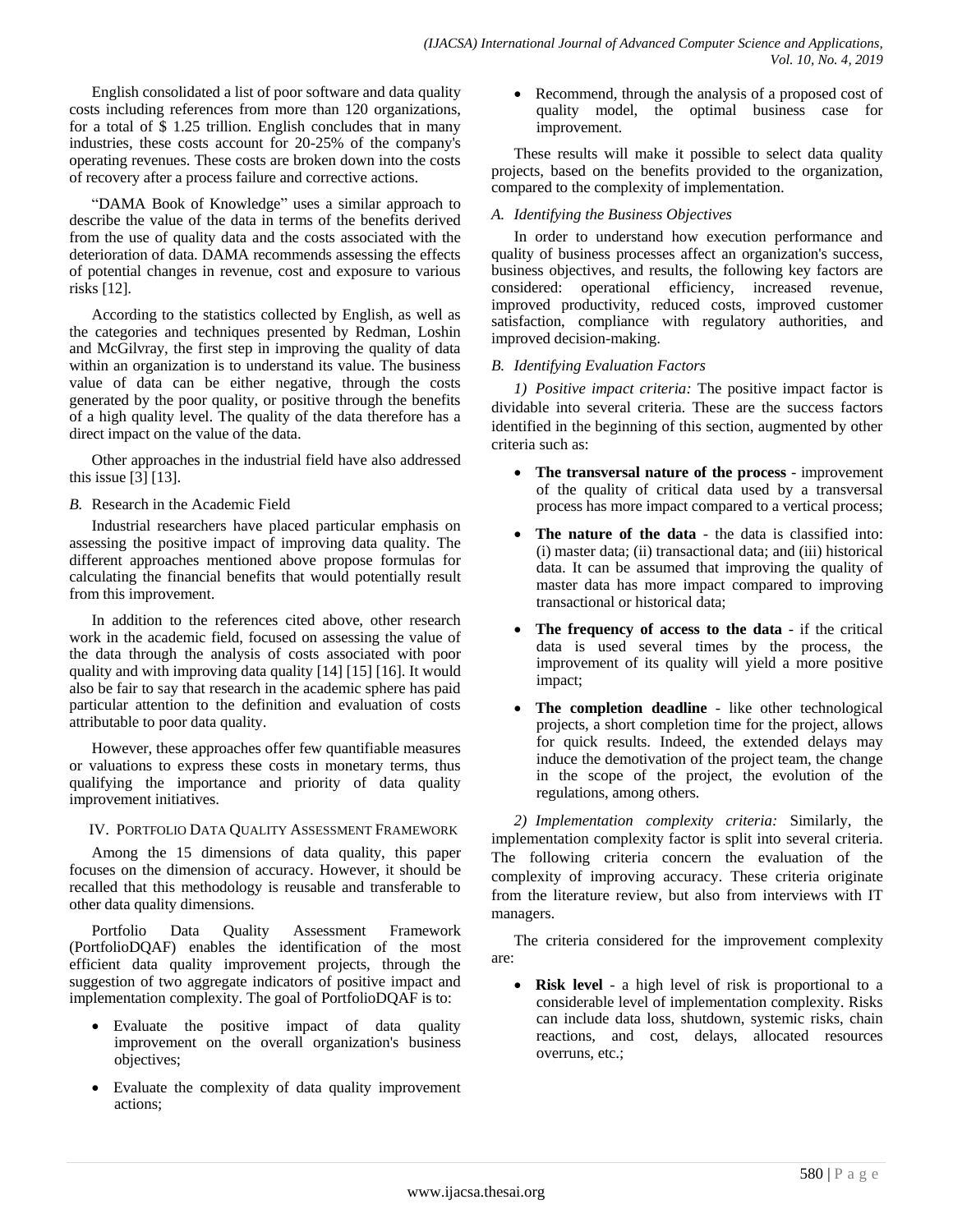- **Existence of standards to validate data** the existence of standards for verifying and validating data reduces the complexity of detecting erroneous values;
- **Existence of a data repository** the existence of a reference data source, even outside the organization's IS, reduces the complexity of correcting inaccuracies at the data level, through a data-match;
- **Key identification potential** the existence of a primary key / global identifier, that is consistent across different data sources, reduces the complexity of data cleansing, making it easy to confront and cross-check data;
- **Nature of data processing** from a technical point of view, the accuracy improvement project may consist of automatic, semi-automatic or manual processes. Manual processing, depending on the volume of the data, corresponds to a high load and complexity;
- **Volume of data to be processed -** high data volume leads to high load and complexity.

### *C. Measuring Evaluation Factors*

Due to the fact that each organization has specific aspects and sets of success factors, and in order to provide a generic approach that can be implemented without any adjustment, the third step of our approach introduces the context-aware and configurable weighting coefficients.

Following are few examples where using different weighting coefficients is relevant:

- Public organizations may have more concerns about increasing end-users satisfaction (citizens in this particular case), than increasing revenues;
- Healthcare actors may devote more attention to meeting regulatory driven compliance than to the other factors, while still important, owing to the fact that norms and standards are mandatory in the field of healthcare;
- Industrial companies may give the same importance to all the factors above.

*1) Setting the relative importance of the criteria:* For each criterion, a weighting coefficient is defined by the business managers, thus making it possible to express the importance of the contribution of each criterion to construct the aggregate impact factor. As cited before, the weights are specific to each organization and describe its context and strategy. Table I depicts the configuration canvas for positive impact calculation.

A similar canvas, represented by Table II, is adopted for evaluating implementation complexity. Unlike the analysis of the impact factor, the definition of the weighting factors of the implementation complexity factor is the responsibility of the IT managers.

*2) Measurement of the positive impact:* Business and IT managers, who are in charge of data quality projects, must:

- List all the key business processes;
- Configure the importance of each factor by acting on the associated weighting coefficient. The sum of all weighing coefficient must be equal to 100;
- For each factor in column 1, select the corresponding value in column 2 (each value is associated with a notation in column 3).

In the case of an organization with several key business processes, the positive impact of each process is calculated using the weighted sum formula below:

$$
\sum_{i=1}^{m} (Ri * Ii) / \sum_{i=1}^{m} (Ii)
$$
 (1)

Where  $R_i$  is the rating for the factor "i" and  $I_i$  is the weighing coefficient that is associated with the factor "i", that was previously defined by both business and IT leaders. The obtained score ranges between 0 and 5, where "0" refers to "unnoticed impact" and "5" refers to "high positive impact".

*3) Measurement of the implementation complexity:* The implementation complexity will be calculated as follows:

$$
\sum_{i=1}^{m} (Ri * Ci) / \sum_{i=1}^{m} (Ci)
$$
 (2)

TABLE I. CONFIGURATION CANVAS FOR POSITIVE IMPACT **CALCULATION** 

| Factor                                                       | <b>Values</b>                                                                                                                                                           | Rating<br>(R)                                | Weighting<br>coefficient<br>(I) |
|--------------------------------------------------------------|-------------------------------------------------------------------------------------------------------------------------------------------------------------------------|----------------------------------------------|---------------------------------|
| Impact on daily                                              | - True                                                                                                                                                                  | 1                                            |                                 |
| operations                                                   | - False                                                                                                                                                                 | 0                                            |                                 |
| Impact on short-<br>term<br>business/financial<br>objectives | - Increasing revenues<br>- Increasing productivity<br>- Reducing costs<br>- Increasing end-user<br>satisfaction<br>- Meeting regulatory driven<br>compliance<br>- Other | 0.15<br>0.15<br>0.15<br>0.15<br>0.15<br>0.15 |                                 |
| Impact on                                                    | - True                                                                                                                                                                  | 1                                            |                                 |
| decision making                                              | - False                                                                                                                                                                 | $\Omega$                                     |                                 |
| Impact on<br>downstream<br>analysis                          | - True<br>- False                                                                                                                                                       | 1<br>$\Omega$                                |                                 |
| Is the process                                               | - True                                                                                                                                                                  | 1                                            |                                 |
| cross-functional?                                            | - False                                                                                                                                                                 | $\Omega$                                     |                                 |
| Reasonable                                                   | - True                                                                                                                                                                  | 1                                            |                                 |
| deadline                                                     | - False                                                                                                                                                                 | $\Omega$                                     |                                 |
| Nature of Data                                               | - Master data<br>- Transactional data<br>- Historical data                                                                                                              | 4<br>2<br>$\Omega$                           |                                 |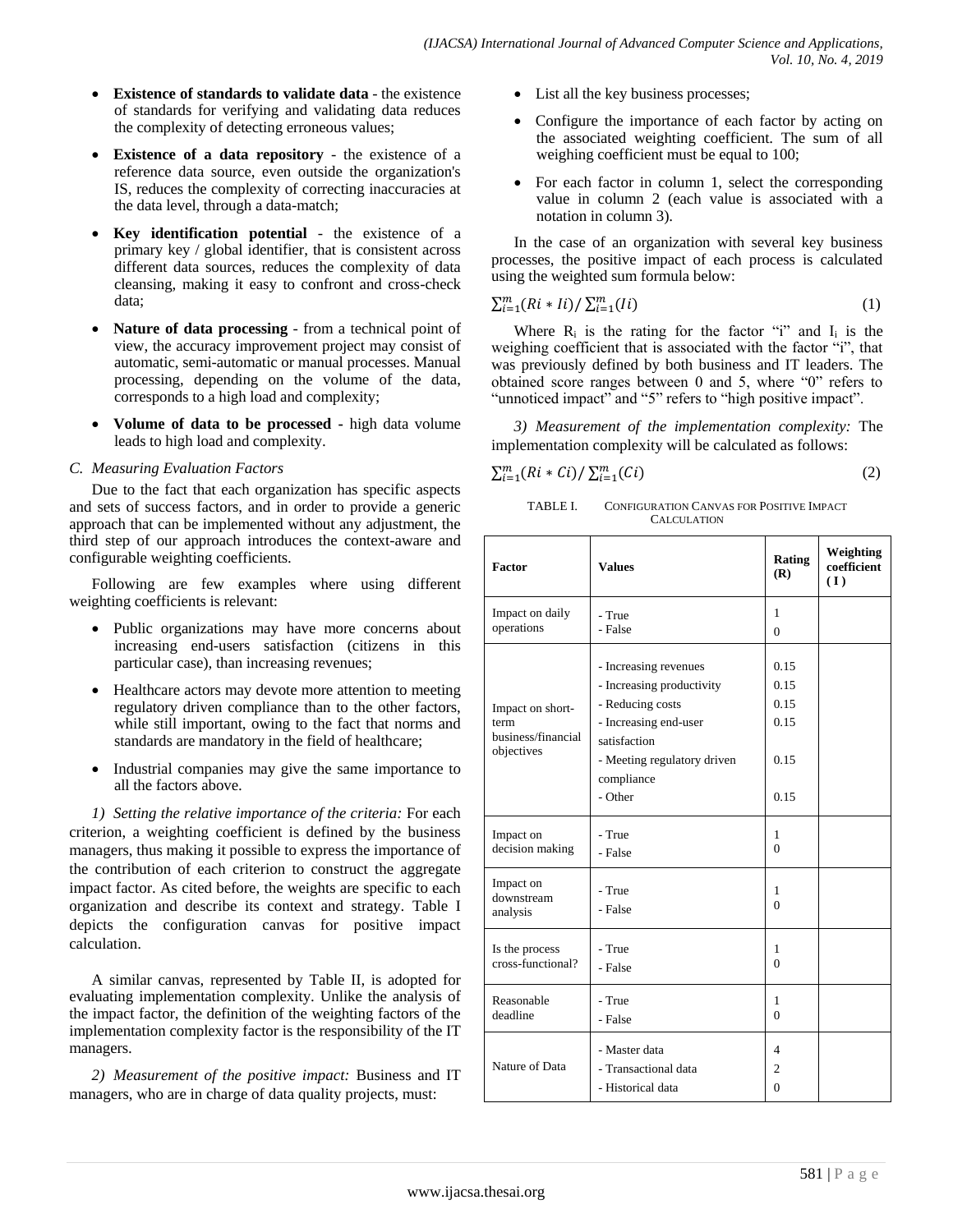| CONFIGURATION CANVAS FOR COMPLEXITY CALCULATION<br>TABLE II. |  |
|--------------------------------------------------------------|--|
|--------------------------------------------------------------|--|

| Factor                                        | <b>Values</b>                                                              | Rating<br>(R)                        | Weighting<br>coefficient<br>(IC) |
|-----------------------------------------------|----------------------------------------------------------------------------|--------------------------------------|----------------------------------|
| Risk Level                                    | - Severe/inacceptable<br>- Major<br>- Medium<br>- Minor<br>- Imperceptible | 1<br>0.75<br>0,5<br>0,25<br>$\Omega$ |                                  |
| Existence of<br>standards to validate<br>data | - False<br>- True                                                          | 1<br>$\Omega$                        |                                  |
| Existence of a data<br>repository             | - False<br>- True                                                          | 1<br>$\Omega$                        |                                  |
| Key identification<br>potential               | - False<br>- True                                                          | $\theta$<br>1                        |                                  |
| Nature of Data<br>Processing                  | - Manual<br>- Semi-automatic<br>- Automatic                                | 1<br>0.5<br>0.25                     |                                  |
| Volume of Data                                | - Very large<br>- Large<br>- Medium<br>- Minor                             | 1<br>0.75<br>0.5<br>0.25             |                                  |

Where  $R_i$  is the rating for the factor "i" and  $C_i$  is the weighing coefficient that is associated with the factor "i", that was defined previously by both business and IT leaders. The obtained score ranges between 0 and 5, here where "0" refers to "minimal complexity" and "5" refers to "severe complexity".

*4) Analysis and recommendation:* Fig. 1 depicts the main steps of the PortfolioDQAF approach:

- Identification of the key processes that contribute the most to the organization's objectives and results;
- Measurement of the complexity of the improvement of the given objects;
- Recommendation of the optimal scenario for improving data quality.

Defining the key processes is therefore about defining who is involved in achieving the organization's goals. These processes depend on the data needed to achieve these goals.



Fig. 1. Main Process [17].

The quantitative metrics of PortfolioDQAF approach correspond to the factors of positive impact and complexity of implementation. Each factor is expressed with a score, ranging from 0 to 5, corresponding to a level of impact or complexity.

The purpose of the next section is to translate empirically the implementation complexity to costs, expressed in monetary terms. Although this section does not claim to present a comprehensive cost theory, it attempts to introduce some elements that could be the starting point for a cost model for data quality.

#### V. TOWARDS A CONTEXT-DEPENDENT APPROACH FOR EVALUATING DATA QUALITY COST

As presented in Section IV, the objective of multi-criteria analysis of data quality improvement projects is to select a portfolio of projects, which produces the best cost-benefit ratio, according to several constraints. In this type of problem, there is uncertainty about the ROI of these projects. Non-linear programming helps to resolve the uncertain nature of this problem [18].

The classical Cost of Quality models are the PAF model (Prevention-Appraisal-Failure), which was first published by 1956 [19] and the Juran model [20]. In the context of data quality, reference books in terms of evaluation of data quality initiatives are [7] [8] [9].

Currently, the majority of models that measure the business value of data quality are developed in the context of the industry: [3] [13].

#### *A. Definition of the Decision Problem*

PortfolioDQAF approach qualifies the positive impact of data quality and its implementation complexity by quantitative indicators. It is now important to characterize the financial cost reflecting the implementation complexity.

Currently, there are little public information available that address the link between investment in terms of cost of data quality and expected quality levels, which makes this characterization difficult. It is however possible, from experience in the field of industry to make the following assumptions:

- The cost-quality curve of data would be convex;
- The improvement cost is equal to zero if the same level of data quality is maintained;
- The quality cost is exponentially high when approaching 100% accuracy. However the gradient becomes more important towards the maximum of the quality;
- The gradient would be a function of complexity.

This mathematical problem has a predictive model and the shape of the mathematical function is weakly defined.

To optimize this mathematical problem, the decision variables should be identified, as well as the constraints. The objective function is constructed from these same decision variables and constraints.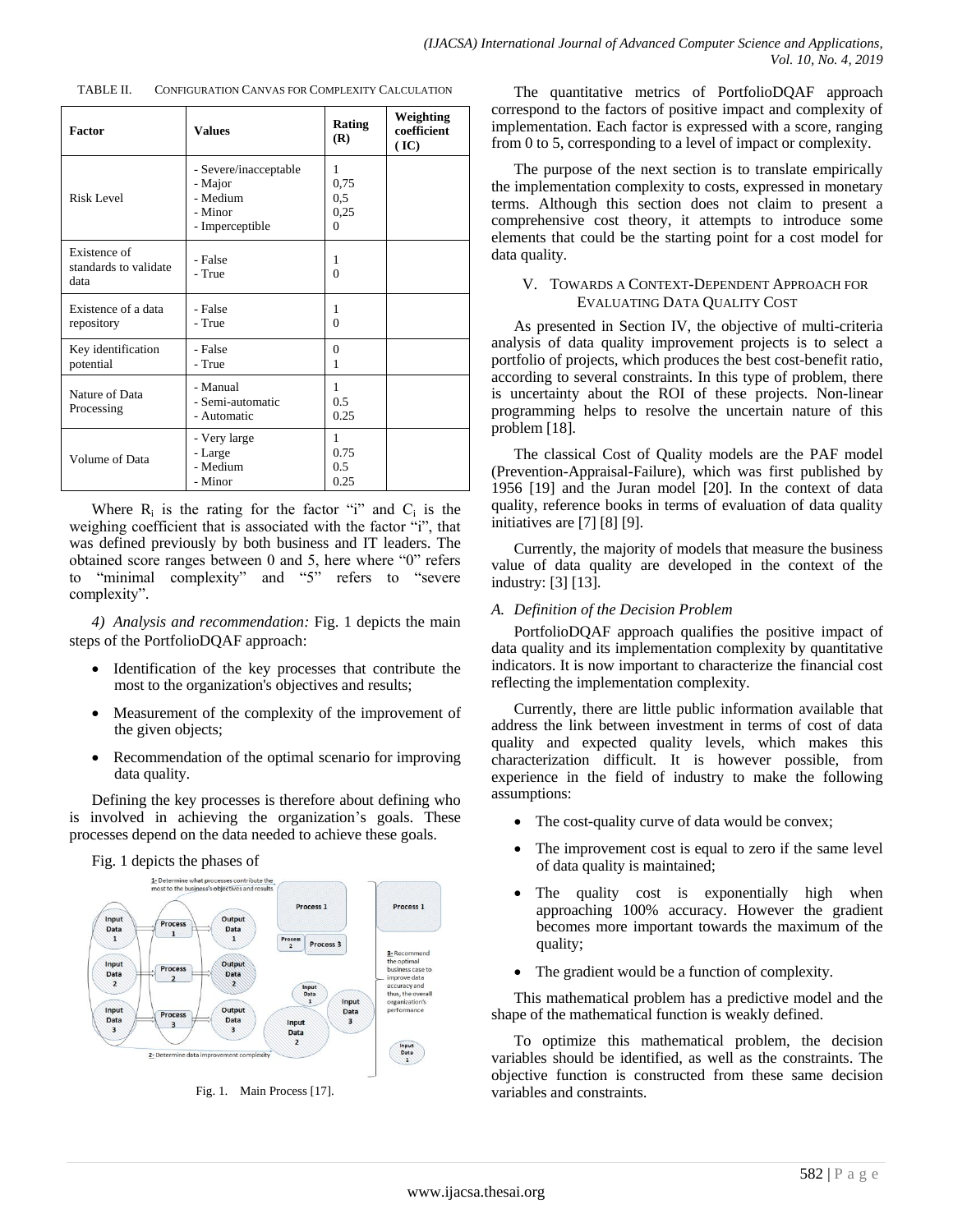#### *B. Definition of Decision Variables*

To select projects, managers must make two independent but related choices:

- Which project portfolio can be selected for implementation? To model this decision, the following binary decision variables will be used:  $Y_i$ , where  $i = 1$ , 2, 3.
- Managers need to determine the optimal level of data quality that can be achieved. This variable will be characterized by the variables  $a_i$ , where  $i = 1, 2, 3$ .

### *C. Constraints Definition*

In a real case scenario, this objective function would be subject to several constraints, among which:

• The sum of the costs of selected projects must not exceed the budget allocated to the data quality improvement program:

$$
\sum_{i} Y i * Ci \leq C \tag{3}
$$

Where:

- Ci: corresponds to the cost associated with improving the accuracy of the business object I,
- C: corresponds to the overall cost of improving data accuracy;
- Constraints on human resources allocated to projects.

# *D. Empirical Form of the Objective Function*

The goal of managers is to minimize the costs associated with data quality improvement projects, while maximizing the expected impact of this improvement. This implies that the complexity factor composes the numerator and the positive impact factor is part of the denominator. The objective function is thus composed of:

- The positive impact factor;
- The implementation complexity factor;
- The initial accuracy of the business object;
- The target accuracy of the business object.

```
\min_i \sum Y_i * \frac{Ci*(ai-a)1}{i!(a-a)}I
                                                                                                          (4)
```
Where:

- $\bullet$  Y<sub>i</sub>: is the binary variable that defines whether the business object i will be selected;
- C<sup>i</sup> : refers to the complexity of implementing the business object i;
- $\bullet$  I<sub>i</sub>: refers to the positive impact of the business object improvement i;
- $\bullet$  A<sub>0i</sub>: refers to the initial accuracy of the business object i;
- A<sub>i</sub>: refers to the target accuracy of the business object i.

# *E. Identification and Resolution of Data Quality Issues*

The final step in the business case consists of understanding the roots of data quality issues and how they can be addressed. Typically, this means reviewing the flow of information from the point of creation of the process-level data to detect when the error was introduced. Once the source of the data failure is identified, the data analyst can consider the alternatives to eliminate sources of errors, instituting preventive measures or corrective actions. Each of these alternatives will have an impact and will introduce a financial or other cost (organizational, risk, etc.), that can be measured, even conservatively, with the cost-benefit analysis proposed by PortfolioDQAF. The techniques in sections IV and V will prioritize actions that have an interesting cost-benefit ratio, subject to different financial and human constraints.

In addition, and with the objective of recommending the optimal scenario to improve the data accuracy and thus the overall performance of the organization, the model takes into consideration:

- The initial level of data quality (as-is);
- The positive impact of key processes that use the data to be improved;
- The complexity of implementing data quality improvement.

Depending on the values of these indicators and the target accuracy (to-be), one or more improvement scenarios should be considered.

A web platform has been developed to implement PortfolioDQAF approach and calculate the various metrics, automatically.

The main features of this application are:

- *1)* Create the definition of business processes;
- *2)* List all configured business processes;

*3)* Add new business objects (physically implemented by data objects), which are used by previously registered business processes;

- *4)* List all registered business objects;
- *5)* Evaluate data quality improvement projects.

# VI. CONCLUSION AND FUTURE WORK

Data quality problems perfectly illustrate the key principle of any performance effort: "You can't control what you can't measure". This paper presents PortfolioDQAF approach, which is a metrics-based approach, to evaluate and analyze the positive impact and complexity of implementation of data quality improvement projects. This approach provides a factual basis for identifying and justifying investments in data quality. It is also a medium of communication between business managers and IT analysts. PortfolioDQAF develops a costbenefit model, based on multi-criteria decision support analysis, to evaluate the portfolios of data quality improvement projects. It also introduces an approach to evaluate data quality cost.